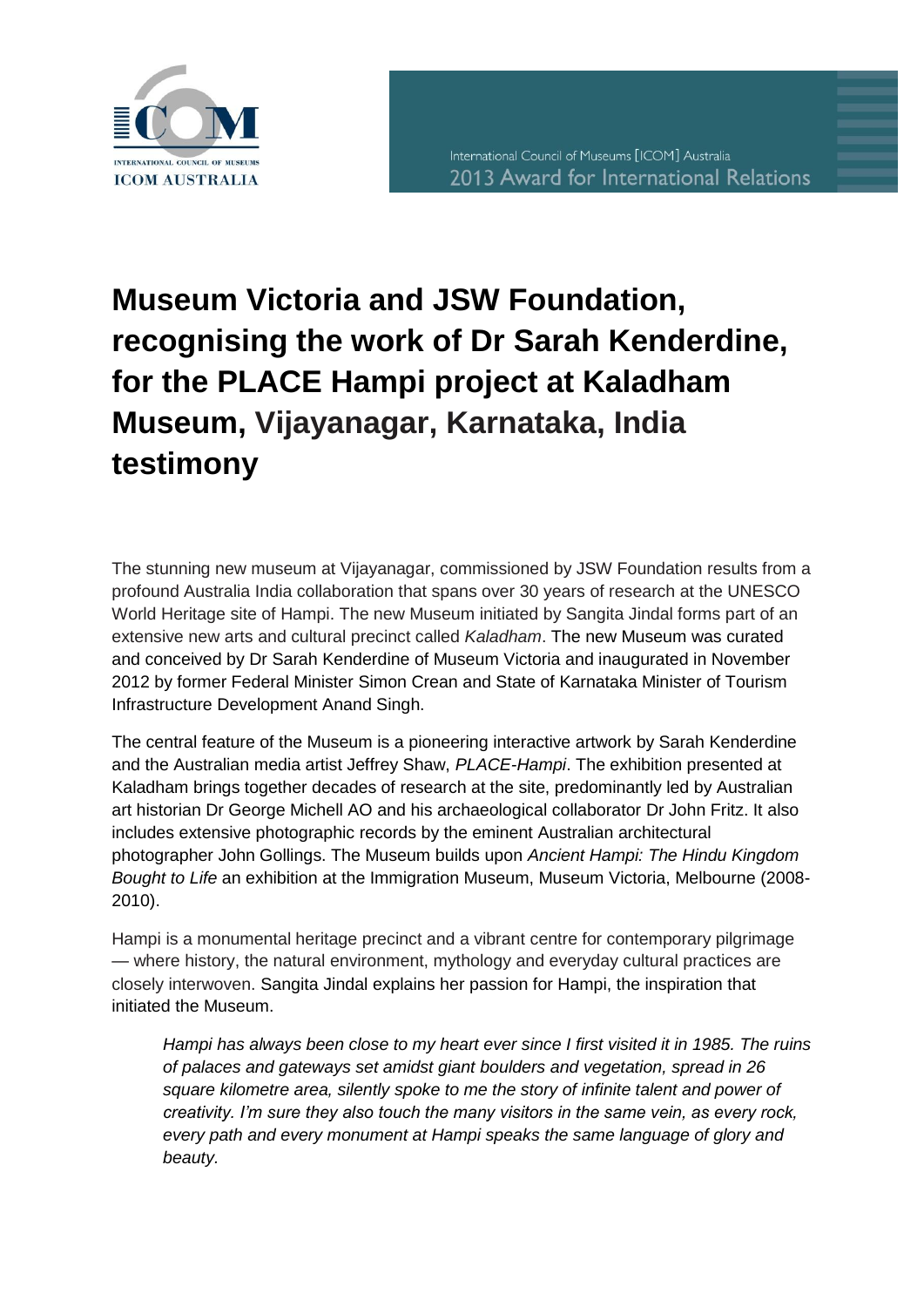

*When I first saw the exhibition at a museum in Melbourne, Australia, I thought it was a ground-breaking new media art installation that elevated cultural heritage to a new level of experience. I wanted more and more people to see this new approach to the expression of the cultural experience and thus embarked to bring and display the exhibition here, very nearby Hampi at our township at Vijayanagar*.

The Museum at Kaladham contains five galleries and draws upon the products of the cultural imaginary and the visual languages of archaeology, photography and new media. In the exhibition these elements converge to reveal the ancient Hindu Kingdom of Vijayanagara from a myriad of perspectives. Through interactive technologies and stunning panoramic 3D photography visitors engage in sensorial and experiential encounters with Hampi as an historic place and a living cultural landscape. The Kaladham art village is also inspired by the Hampi monuments, landscape and irrigation systems, and is built in a contemporary style using local materials like granite, bamboo and thatch. Kaladham was constructed by local talent emphasizing traditional skills and was built using sustainable building techniques. The complex also houses performing arts facilities.

Kaladham is now hailed nationally in India, and at the bequest of JSW Art Foundation, Dr Kenderdine will lead over two years of fieldwork documenting a myriad of tangible and intangible heritage throughout the State of Karnataka, creating a seminal archive of 360 3D photography and 360 video recordings of life performance, traditions, rituals and festivals. This archive will be a world first of ultra-high-resolution recordings of numerous variations of cultural practices and heritage never before documented.

In March 2013, Museum Victoria also celebrated the launch of a new book conceived as an enduring record of the extraordinary achievement of *PLACE-Hampi* and the new Museum in India. *PLACE-HAMPI*: *Inhabiting the Panoramic Imaginary of Vijayanagara* (KehrerVerlag [\(http://www.artbooksheidelberg.de/html/detail/en/place-hampi-978-3-86828-124-8.html\)](http://www.artbooksheidelberg.de/html/detail/en/place-hampi-978-3-86828-124-8.html). The author is Dr Sarah Kenderdine with original contributions by Professor Anne Marie Duguet, Dr John Fritz, John Gollings, Professor Jeffrey Shaw, Professor Lev Manovich and Dr George Michell. In this book theoretical, archaeological and art historical texts complement eighteen double gatefold panoramic images of the landscape and monuments to provide readers with an appreciation of the projects' multiple layers of signification.

*PLACE-Hampi* was conceived in 2006 and was the subject of an Australian Research Grant (UNSW, Museum Victoria, Epidemic and ZKM). It toured across the globe to France, China, Singapore and Germany before 'returning home' to India in 2012. The development of the project involved extensive exchange between Indian and Australian teams including the of training Indian artists and animators in all aspects of stereographic animation at Paprikaas Animation Studio (the first ever to be done in India), the filming of a seminal Indian classical dancer in a motion capture studio (a world first), and the provision of superb compositions by the renowned Carnatic violist Dr L. Subramaniam and his wonderful endorsement of the project. It was sanctioned by the Archaeological Survey of India and supported by the Save Hampi Trust. Two PhDs (Anita Kocsis, Swinburne University, 2011 and Patrizia Schettino, Politecnico de Milano, 2013) have been written about *PLACE-Hampi*, and it is the subject of numerous scholarly articles. *PLACE-Hampi* and the new Museum are considered seminal undertakings in heritage interpretation and representation.

**PLACE – Hampi Museum at Kaladham** is a very deserving recipient of the ICOM Australia Award for International Relations 2013.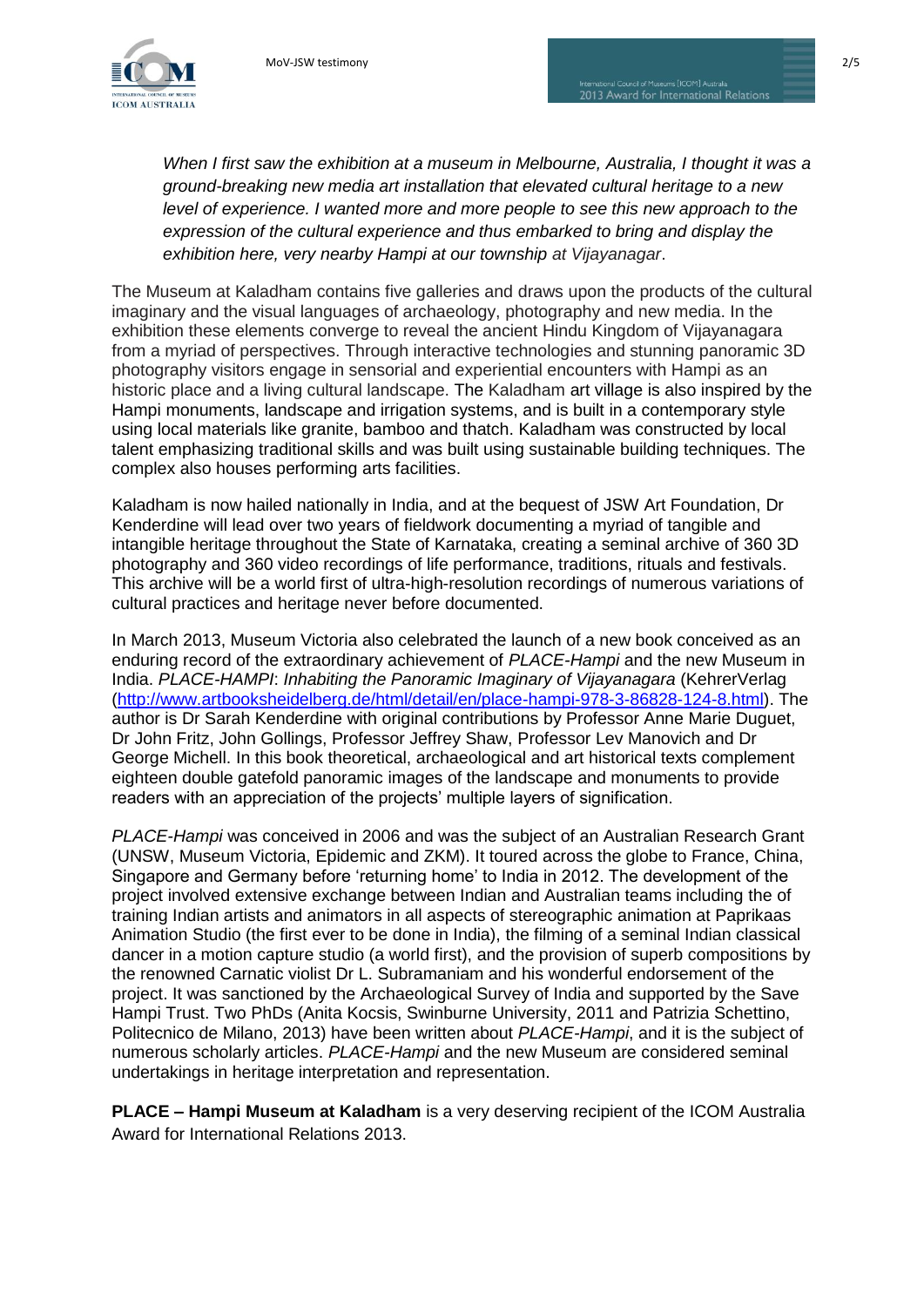

## **References**

Cuthbertson, Debbie 2012, "Indian exhibition in the round makes it around to India" November 7, 2012 [\(http://www.theage.com.au/entertainment/art-and-design/indian](http://www.theage.com.au/entertainment/art-and-design/indian-exhibition-in-the-round-makes-it-around-to-india-20121106-28vz3.html)[exhibition-in-the-round-makes-it-around-to-india-20121106-28vz3.html\)](http://www.theage.com.au/entertainment/art-and-design/indian-exhibition-in-the-round-makes-it-around-to-india-20121106-28vz3.html)

Australian High Commission India (http://www.india.embassy.gov.au/ndli/pa3812.html)

Graham Crouch's photo archive of Minister Crean at the launch [\(http://grahamcrouch.photoshelter.com/gallery/-/G0000mDuyuQCchDY/\)](http://grahamcrouch.photoshelter.com/gallery/-/G0000mDuyuQCchDY/)

Sarah Kenderdine and Minister Anand Singh [\(http://grahamcrouch.photoshelter.com/gallery](http://grahamcrouch.photoshelter.com/gallery-image/Simon-Crean-Hampi-India/G0000mDuyuQCchDY/I0000JKOcmy2IC6g)[image/Simon-Crean-Hampi-India/G0000mDuyuQCchDY/I0000JKOcmy2IC6g\)](http://grahamcrouch.photoshelter.com/gallery-image/Simon-Crean-Hampi-India/G0000mDuyuQCchDY/I0000JKOcmy2IC6g)

―Australian Minister opens museum at Hampi‖ *The Hindu Business Line* [\(http://www.thehindubusinessline.com/industry-and-economy/travel/australian-minister](http://www.thehindubusinessline.com/industry-and-economy/travel/australian-minister-opens-museum-at-hampi/article4071220.ece)[opens-museum-at-hampi/article4071220.ece\)](http://www.thehindubusinessline.com/industry-and-economy/travel/australian-minister-opens-museum-at-hampi/article4071220.ece)

―Australia Minister Launches World Class Museum At Hampi‖ *India Vision* [\(http://m.indiavision.com/news/national/364989/australia-minister-launches-world-class](http://m.indiavision.com/news/national/364989/australia-minister-launches-world-class-museum-at-hampi/)[museum-at-hampi/\)](http://m.indiavision.com/news/national/364989/australia-minister-launches-world-class-museum-at-hampi/)



*The curator of the Place - Hampi exhibition, Sarah Kenderdine from Victoria Museum, Australia's Minister for the Arts and Regional Development, Simon Crean, and leading Australian architectural historian Dr George Michell at the Kaladham Museum in Vijayanagar, Karnataka. Mr. Crean opened the Museum, which features interactive 3-D panoramas of Hampi. Picture by Graham Crouch — in Hampi, Karnataka. [\(http://www.facebook.com/photo.php?fbid=410804288989094&set=a.410804092322447.94](http://www.facebook.com/photo.php?fbid=410804288989094&set=a.410804092322447.94184.392726330796890&type=3&theater) [184.392726330796890&type=3&theater\)](http://www.facebook.com/photo.php?fbid=410804288989094&set=a.410804092322447.94184.392726330796890&type=3&theater)*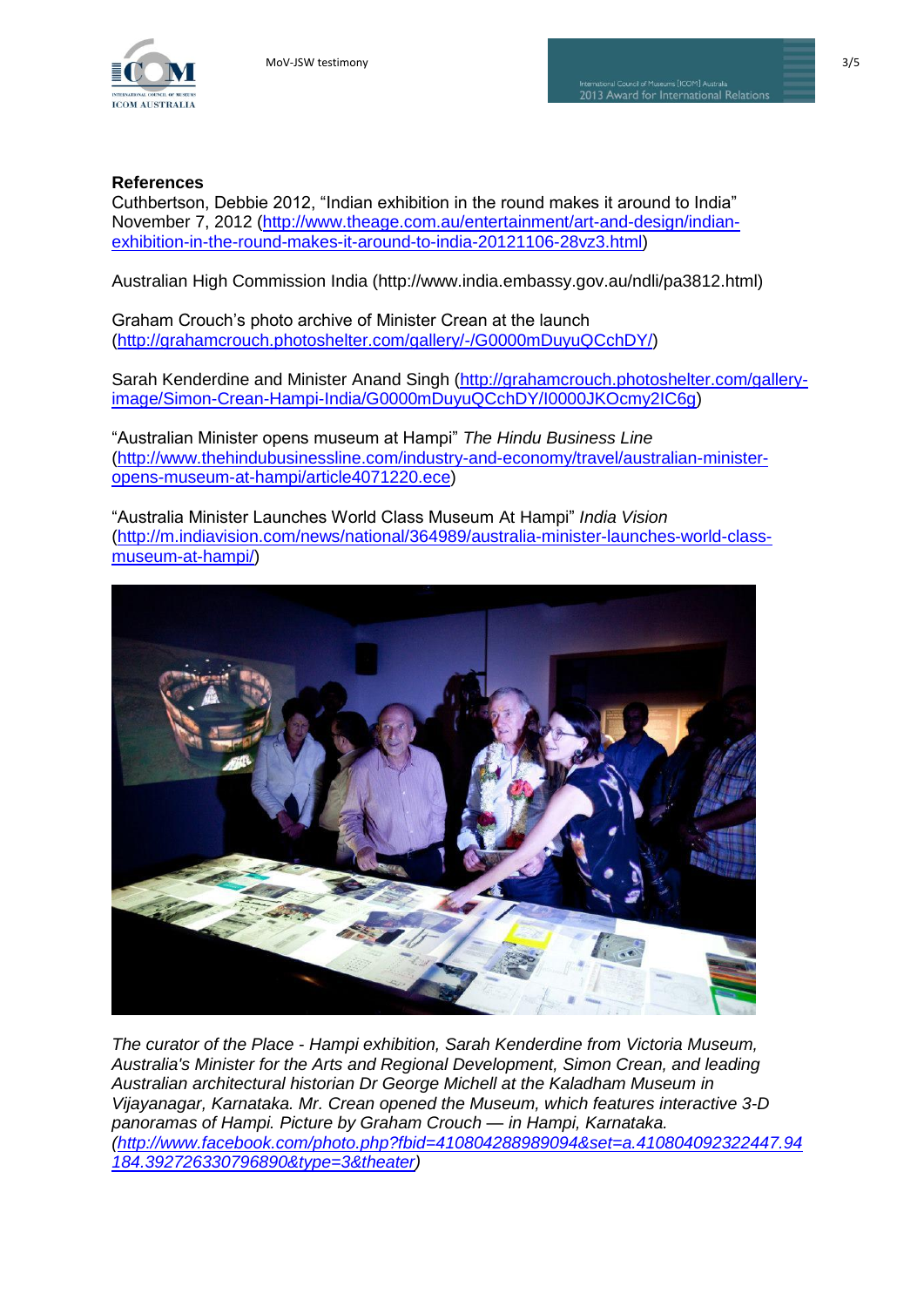



*The Kaladham Museum in Vijayanagar, Karnataka, features interactive 3-D panoramas of Hampi created by Sarah Kenderdine from Museum Victoria. Picture by Graham Crouch — in Hampi, Karnataka.* 

*(http://www.facebook.com/photo.php?fbid=410804972322359&set=a.410804092322447.94 184.392726330796890&type=3&theater)*

## **Publications**

Kenderdine, S. & Schettino 2011, 'PLACE-Hampi: interactive cinema and new narratives of inclusive cultural experience', International Conference on the Inclusive Museum, Istanbul, June 2010, *Inclusive Museums Journal*, Vol. 3, Issue 3, pp. 141-156. (Awarded top ten papers for this Journal)

Kenderdine, S., Shaw, J. & Kocsis, A. 2009, ‗Dramaturgies of PLACE: Evaluation, embodiment and performance in PLACE-Hampi', DIMEA/ACE Conference (5th Advances in Computer Entertainment Technology Conference & 3rd Digital Interactive Media Entertainment and Arts Conference), Athens, November 2008, ACM. Vol 422, pp. 249–56.

Kenderdine, S. 2008, ‗An entanglement of people-things: Place-Hampi', in *International Journal of Digital Cultural Heritage and E-Tourism* (IJDCE), special issue on Digital Matter Intangible Cultural Heritage, vol. 1, nos 2 & 3, issue 24, Geneva: Inderscience Publishers, pp. 139–56.

Kenderdine, S., Shaw, J., Del Favero, D. & Brown, E. 2007, 'Place-Hampi: Co-evolutionary narrative & augmented stereographic panoramas, Vijayanagar, India', in Kalay, Y., Kvan, T. & Affleck, J. (eds), *New heritage: New media and cultural heritage*, Abingdon: Routledge/Taylor & Francis Books, pp. 336–52.